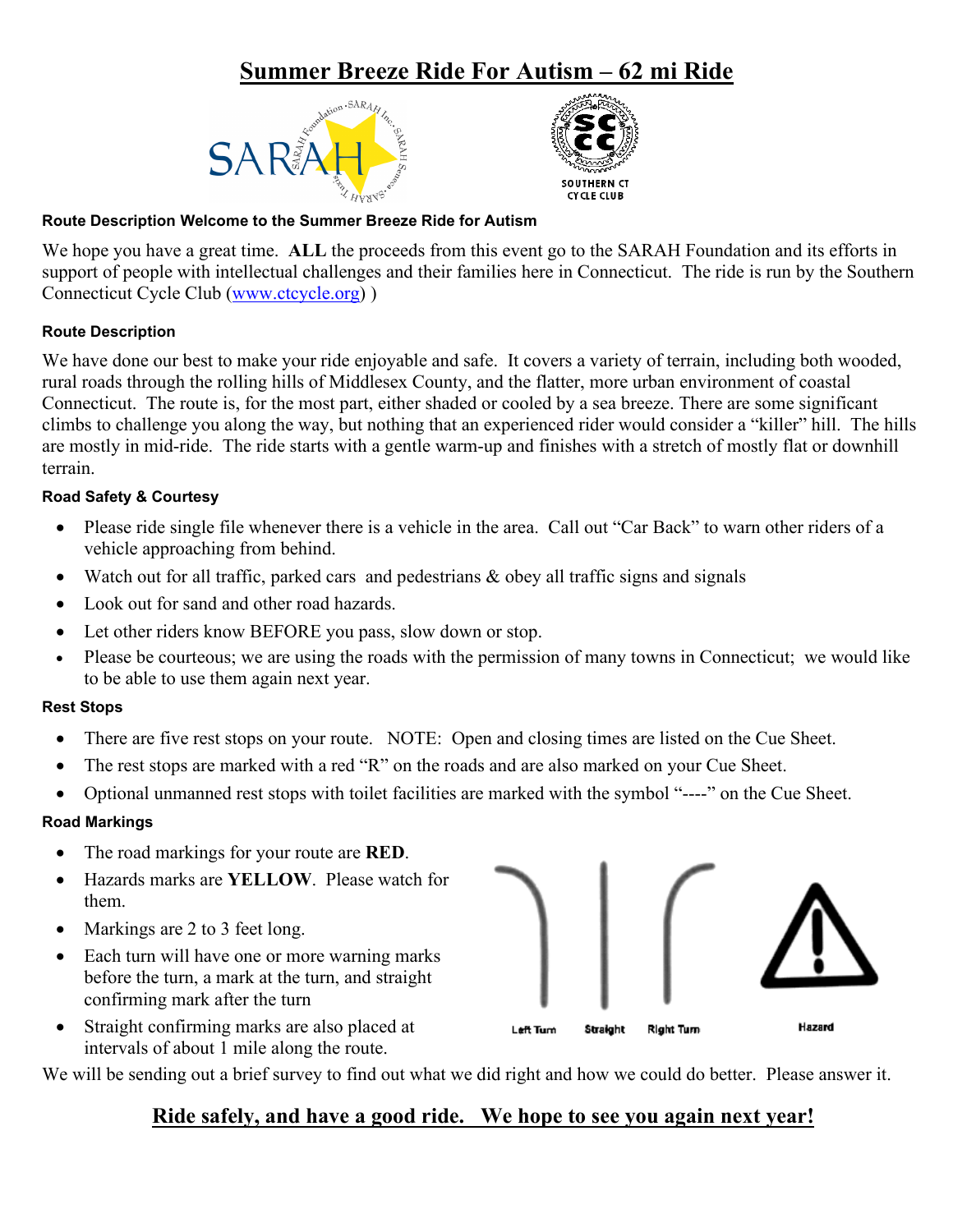#### **Telephone Numbers**

Knights of Columbus Start **203-314-5710**

Middlesex Hospital Emergency (Middletown): **860-358-8000** North on CT-17 (Main St), right turn to 28 Crescent St. Middlesex Hospital Shoreline Med Ctr (Essex): **860-358-3700** CT-9 Exit 3 or I-95 Exit 65 to 260 Westbrook Rd (CT-153) Yale-New Haven Shoreline Med Ctr (Guilford): **203-453-7123** I-95 Exit 59 to 111 Goose Ln

#### **Cue Sheet Legend**

|       | $L$ or $R$ Turn Left or $Right$ (an approx. right angle turn) |
|-------|---------------------------------------------------------------|
|       | BL or BR Bear Left or Right (a less than right angle turn)    |
|       | HL or HR Hard Left or Right (a more than right angle turn)    |
|       | Straight (continue on current roadway)                        |
|       | @SS Turn "at Stop Sign".                                      |
| @TL   | Turn "at Traffic Light".                                      |
| (a)'] | Turn "at end" of road you are on.                             |

| <b>TURN</b><br><b>DIST</b> | <b>TURN</b>    | (at) ONTO                          |
|----------------------------|----------------|------------------------------------|
| 0.0                        | <b>Start</b>   | Knights of Columbus                |
| 0.0                        | L              | S Union St                         |
| 0.4                        | $\overline{R}$ | Stone House Ln                     |
| 0.9                        | L              | Old Whitfield St                   |
| 1.0                        | $\overline{R}$ | Summer                             |
| 1.0                        | L              | Whitfield St                       |
| 1.6                        | $\mathbf R$    | Seaside Ave                        |
| 2.0                        | $\mathbf R$    | Rock Point Ln                      |
| 2.1                        | L              | Seaside Ave                        |
| 2.5                        | L              | Whitfield St (Old Whitfield St New |
|                            |                | Whitfield St)                      |
| 3.5                        | L              | SR 146 (Water St)                  |
| 3.7                        | $\overline{R}$ | <b>River St</b>                    |
| 4.3                        | L              | US 1 (Boston Post Rd)              |
| 4.6                        | <b>BR</b>      | Long Hill Rd                       |
| 6.2                        | $\mathbf{R}$   | Flat Meadow Rd                     |
| 6.7                        | L              | SR 77 (Durham Rd)                  |
| 6.9                        | $\mathbf R$    | Stepstone Hill Rd                  |
| 7.6                        | <b>ST</b>      | N Madison Rd                       |
| 9.4                        | <b>ST</b>      | <b>Bradley Corners Rd</b>          |
| 9.5                        | $\mathbf{R}$   | Podunk Rd                          |
| 10.9                       | L              | Orcutt Dr                          |
| 11.2                       | BL             | Squaw Ln                           |
| 11.3                       | <b>ST</b>      | <b>Blinnshed Rd</b>                |
| 11.5                       | <b>BL</b>      | Quail Run                          |
| 12.1                       | $\mathbf R$    | <b>Bartlett Dr</b>                 |
| 13.0                       | $\mathbf R$    | Woodsvale Rd                       |
| 13.4                       | $\mathbb{R}$   | Opening Hill Rd                    |

| TURN<br><b>DIST</b> | TURN         | (at) ONTO                                |
|---------------------|--------------|------------------------------------------|
| 13.6                | BL           | Overbrook Rd                             |
| 14.2                | <b>BR</b>    | Colonial Rd                              |
| 14.8                | L            | Warpas Rd                                |
| 15.1                | R            | SR 79 (Durham Rd)                        |
| 15.2                | L            | Chestnut Hill Rd                         |
| 15.6                | Stop         | Summer Hill Rd Rest Stop                 |
| 15.6                | <b>ST</b>    | Chestnut Hill Rd                         |
| 15.6                | BL           | Summer Hill Rd (Watch for trffic on      |
|                     |              | Route 80)                                |
| 21.8                | $\mathbf R$  | County Rd                                |
| 23.2                | <b>ST</b>    | Little City Rd                           |
| 25.3                | ST           | Sima Rd                                  |
| 26.0                | L            | Little City Rd                           |
| 27.4                | Stop         | Little City Rd                           |
| 27.4                | <b>ST</b>    | Little City Rd                           |
| 27.5                | <b>ST</b>    | Foot Hills Rd                            |
| 27.5                | $\mathbf{R}$ | Candlewood Hill Rd (Rest Stop - 7:45     |
|                     |              | to $2:00$                                |
| 30.8                | <b>BR</b>    | SR 154 (Saybrook Rd)                     |
| 31.7                | <b>BR</b>    | Walkley Hill Rd                          |
| 33.2                | $\mathbf{R}$ | Russell Rd                               |
| 33.6                | BL           | Hayden Hill Rd                           |
| 34.4                | <b>BR</b>    | Jail Hill Rd                             |
| 34.4                | R.           | <b>Beaver Meadow Rd</b>                  |
| 37.9                | L            | Parker Hill Rd (Rest Stop 8:00 to 2:30)  |
| 38.3                | BL           | Old County Rd                            |
| 38.5                | $\mathbf R$  | Parker Hill Rd S                         |
| 39.0                | <b>ST</b>    | Parker Hill Rd                           |
| 40.4                | BL           | N Roast Meat Hill Rd                     |
| 41.4                | ST           | Roast Meat Hill Rd                       |
| 43.7                | ST           | Roast Meat Hill Rd                       |
| 44.3                | R            | Stevens Rd                               |
| 45.0                | BL           | Madison Tpke (Green Hill Rd)             |
| 45.5                | ВL           | Chittenden Rd                            |
| 45.9                | L            | Cow Hill Rd                              |
| 48.7                | <b>BR</b>    | Airline Rd                               |
| 49.1                | Stop         | <b>Airline Rd (Rest Stop at Hesser's</b> |
|                     |              | Pond 8:30 to 3:00)                       |
| 49.1                | BL           | Airline Rd                               |
| 49.8                | L            | Airline Rd                               |
| 49.9                | BL           | Old Nod Rd                               |
| 51.0                | R            | Nod Rd                                   |
| 51.9                | L            | River Rd                                 |